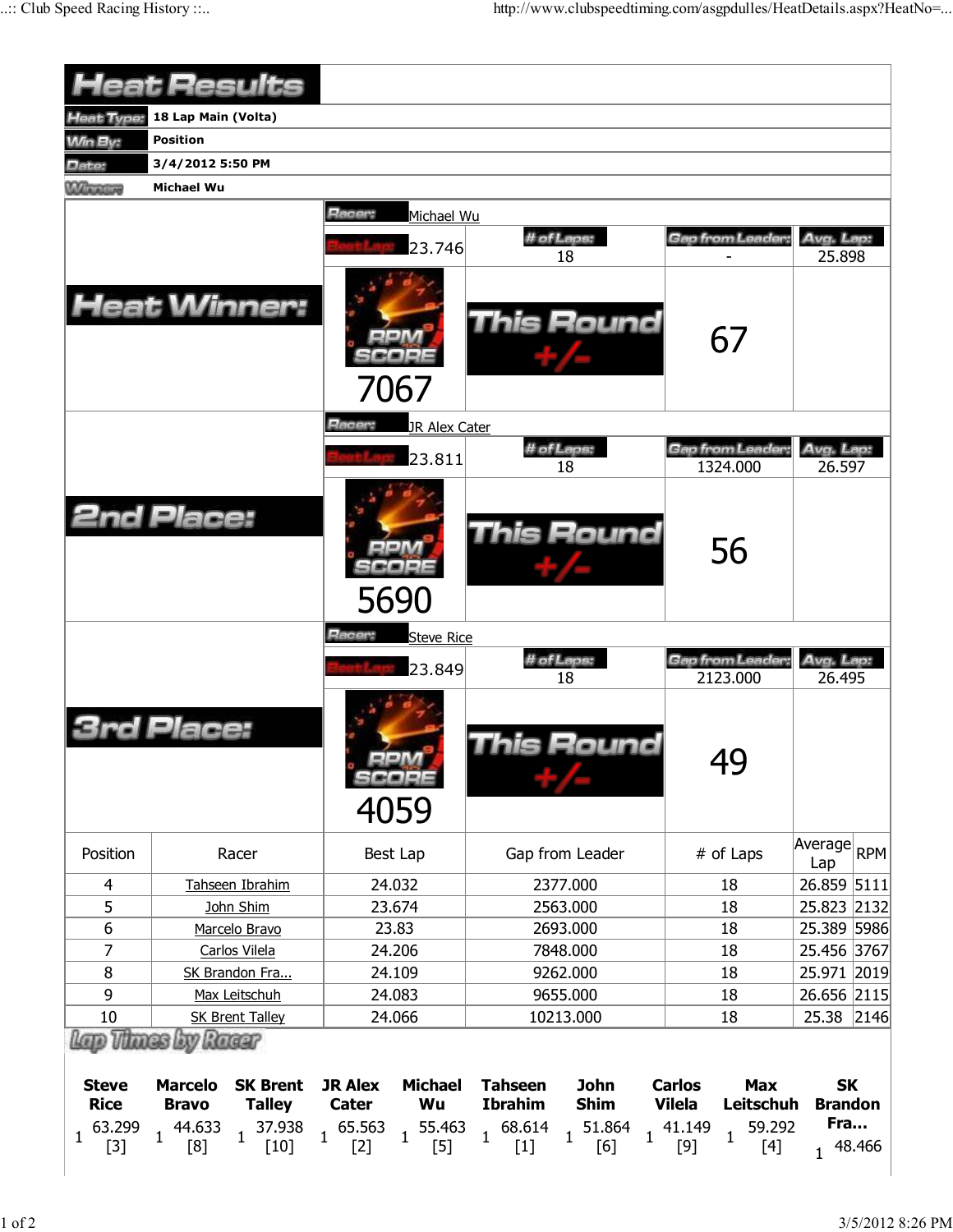| Steve<br>Rice                                        | <b>Marcelo</b><br>Bravo         | <b>SK Brent</b><br>Talley         |                                                 | <b>JR Alex</b><br>Michael Tahseen<br>Wu<br><b>Cater</b>                                                 |                                                                                        | John<br><b>Shim</b>                    | <b>Carlos</b><br><b>Vilela</b>         | <b>SK</b><br><b>Brandon</b><br>Fra                 |                                 |  |
|------------------------------------------------------|---------------------------------|-----------------------------------|-------------------------------------------------|---------------------------------------------------------------------------------------------------------|----------------------------------------------------------------------------------------|----------------------------------------|----------------------------------------|----------------------------------------------------|---------------------------------|--|
| $2^{26.105}$<br>$\lceil 3 \rceil$                    | $2\frac{26.089}{173}$<br>$[7]$  | $2\frac{26.549}{11.27}$<br>$[10]$ | 2 $\frac{25.6}{121}$<br>$\lceil 2 \rceil$       | $[4]$                                                                                                   | $2\begin{array}{cc} 25.632 & 25.686 \\ 5.63 & 25.686 \end{array}$<br>$\lceil 1 \rceil$ | $2^{26.25}$<br>$\lceil 6 \rceil$       | , 26.162<br>$\lceil 8 \rceil$          | 2 26.389<br>$[5]$                                  | $[7]$<br>$2^{27.101}$           |  |
| 3 24.228<br>$\lceil 3 \rceil$                        | 3 24.838<br>[6]                 | 3 28.186<br>$\lceil 10 \rceil$    | $3^{23.811}$<br>$[2]$                           | 3 24.158<br>$[4]$                                                                                       | $3^{24.082}$<br>$[1]$                                                                  | $3^{24.476}$<br>$[5]$                  | $3^{25.045}$<br>$[7]$                  | 29.414<br>3<br>[9]                                 | [9]<br>$3^{25.302}$             |  |
| $4^{24.501}$<br>[4]                                  | 4 24.482<br>[6]                 | 4 24.513<br>$\lceil 10 \rceil$    | 4 24.054<br>$[2]$                               | 4 24.149<br>$[3]$                                                                                       | $4^{24.101}$<br>$\lceil 1 \rceil$                                                      | 4 23.674<br>[5]                        | 4 24.411<br>$[7]$                      | 24.565<br>4<br>[9]                                 | [8]<br>4 24.646                 |  |
| $5\begin{array}{c} 24.521 \\ 5 \end{array}$ 5<br>[4] | 24.1<br>[6]                     | 5 24.364<br>$[10]$                | $5 \frac{24.438}{125}$<br>$[2]$                 | 5 24.029<br>$[3]$                                                                                       | 5 24.462<br>$[1]$                                                                      | $5^{24.183}$<br>$[5]$                  | $5^{24.425}$<br>$[7]$                  | 24.356<br>5<br>[9]                                 | [8]<br>$5^{24.755}$             |  |
| $6^{24.797}$<br>$[4]$                                | $6\frac{24.076}{100}$<br>[6]    | $6^{24.351}$<br>$[10]$            | [2]                                             | $6\begin{array}{cc} 24.206 & 23.821 \\ 52.6 & 6 \end{array}$<br>$[3]$                                   | $6^{24.072}$<br>$[1]$                                                                  | $6^{24.49}$<br>$[5]$                   | $6^{24.363}$<br>$[7]$                  | 24.306<br>6<br>[9]                                 | $\lceil 8 \rceil$<br>24.65<br>6 |  |
| $[4]$                                                | $7^{24.286}$ $7^{24.23}$<br>[6] | $7^{24.316}$<br>$[10]$            | $\left( \begin{array}{c} 2 \end{array} \right)$ | $[3]$                                                                                                   | 7 24.046 7 23.977 7 24.032 7 24.452 7 24.396<br>[1]                                    | $[5]$                                  | [7]                                    | 24.747<br>$\overline{7}$<br>$[9]$                  | [8]<br>$7^{24.535}$             |  |
| 8 23.905<br>$[4]$                                    | 8 23.943<br>[6]                 | 8 24.204<br>$[10]$                |                                                 | 8 23.983 8 23.764<br>[2] 8 [3]                                                                          | 8 24.116<br>[1]                                                                        | 8 24.058<br>$[5]$                      | $8^{24.441}$<br>[7]                    | 24.189<br>8<br>$[9]$                               | [8]<br>8 24.479                 |  |
|                                                      | $9^{24.051}$ 9 24.025<br>[6]    | 9 24.297<br>$[10]$                | [2]                                             | $9^{24.677}$ $9^{24.581}$<br>$[3]$                                                                      | 9 24.421<br>[1]                                                                        | $9^{23.952}$<br>$[5]$                  | 9 24.555<br>[7]                        | 24.144<br>9<br>$[9]$                               | [8]<br>24.403<br>q              |  |
| $10^{24.167}$                                        | $10^{23.905}$<br>[6]            | $10^{24.182}$<br>$[10]$           |                                                 | 10 23.896 10 23.746 10 24.07<br>[2] 10 [3] 10 [1]<br>[3]                                                |                                                                                        | $10^{24.369}$<br>[5]                   | $10^{24.357}$<br>[7]                   | 24.095<br>10<br>$[9]$                              | [8]<br>24.298<br>10             |  |
| [4]                                                  | 11 24.087 11 23.995<br>[6]      | $11^{24.066}$<br>$[10]$           | $[2]$                                           | $11^{24.034}$ $11^{24.113}$ $11^{24.08}$<br>$[3]$                                                       | $[1]$                                                                                  | $[5]$                                  | $11^{23.916}$ $11^{24.354}$<br>$[7]$   | 11 24.495<br>$[9]$                                 | [8]<br>24.221                   |  |
| [4]                                                  | 12 23.944 12 23.997<br>[6]      | 12 24.42<br>[10]                  | $[2]$                                           | $12\frac{24.146}{521}$ $12\frac{24.127}{521}$<br>$[3]$                                                  | $12^{24.237}$<br>$[1]$                                                                 | $[5]$                                  | 12 24.052 12 24.206<br>$[7]$           | 12 24.21<br>[9]                                    | 11<br>[8]<br>12 24.177          |  |
| $13\frac{23.933}{541}$ $13\frac{23.83}{551}$         | [6]                             | 13 24.317<br>[10]                 | $[2]$                                           | $13\frac{24.098}{521}$ $13\frac{24.07}{521}$<br>$\lceil 3 \rceil$                                       | $[1]$                                                                                  | 13 24.102 13 23.851 13 24.597<br>$[5]$ | $[7]$                                  | 13 24.093<br>[9]                                   | [8]<br>13 24.269                |  |
| 14 23.849                                            | 23.86<br>14<br> 6               | 14 24.194<br>$\lceil 10 \rceil$   | $[2]$                                           | $14\begin{array}{l} 24.143 \\ 521 \end{array}$ 14 $\begin{array}{l} 24.095 \\ 152 \end{array}$<br>$[3]$ | 14 24.056<br>$[1]$                                                                     | $[5]$                                  | 14 23.744 14 24.454<br>[7]             | 14 24.1 [9]                                        | [8]<br>14 24.109                |  |
| $15\frac{24.015}{547}$                               | 15 23.831<br>[6]                | 15 24.125<br>$[10]$               | $15\frac{23.958}{[2]}$                          | $15^{24.1}$<br>$[3]$                                                                                    | 15 24.039<br>$[1]$                                                                     | $[5]$                                  | 15 24.195 15 24.208 15 24.083<br>$[7]$ |                                                    | [8]<br>15 24.494                |  |
| 16 23.893                                            | 16 24.01<br> 6                  | $16\frac{24.223}{5}$<br>$[10]$    | 16 <sup>24.792</sup>                            | $16\frac{24.289}{12}$<br>$[2]$                                                                          | $16\frac{24.501}{}$<br>$[1]$                                                           | $16^{23.84}$<br>$[5]$                  | $16\frac{24.353}{16}$<br>[7]           | 24.335<br>[9]                                      | [8]<br>16 24.478                |  |
|                                                      | 17 23.972 17 24.038<br>[6]      | 17 24.355<br>[10]                 | $\lceil 3 \rceil$                               | $17\frac{24.121}{521}$ $17\frac{23.999}{521}$<br>[2]                                                    | 17 24.313<br>[1]                                                                       | $17\frac{23.877}{55}$<br>$[5]$         | [7]                                    | $17\frac{24.384}{17}$ $17\frac{24.561}{10}$<br>[9] | [8]<br>17 24.533                |  |
| 18 25.355                                            | 18 25.126<br>[6]                | 18 24.248<br>$[10]$               | $\lceil 2 \rceil$                               | $[1]$                                                                                                   | 18 25.174 18 24.058 18 26.483 18 25.575 18 24.342 18 24.426<br>[4]                     | $\lceil 5 \rceil$                      | $[7]$                                  |                                                    | [8]<br>18 24.555                |  |
|                                                      |                                 |                                   |                                                 |                                                                                                         |                                                                                        |                                        |                                        |                                                    | [8]                             |  |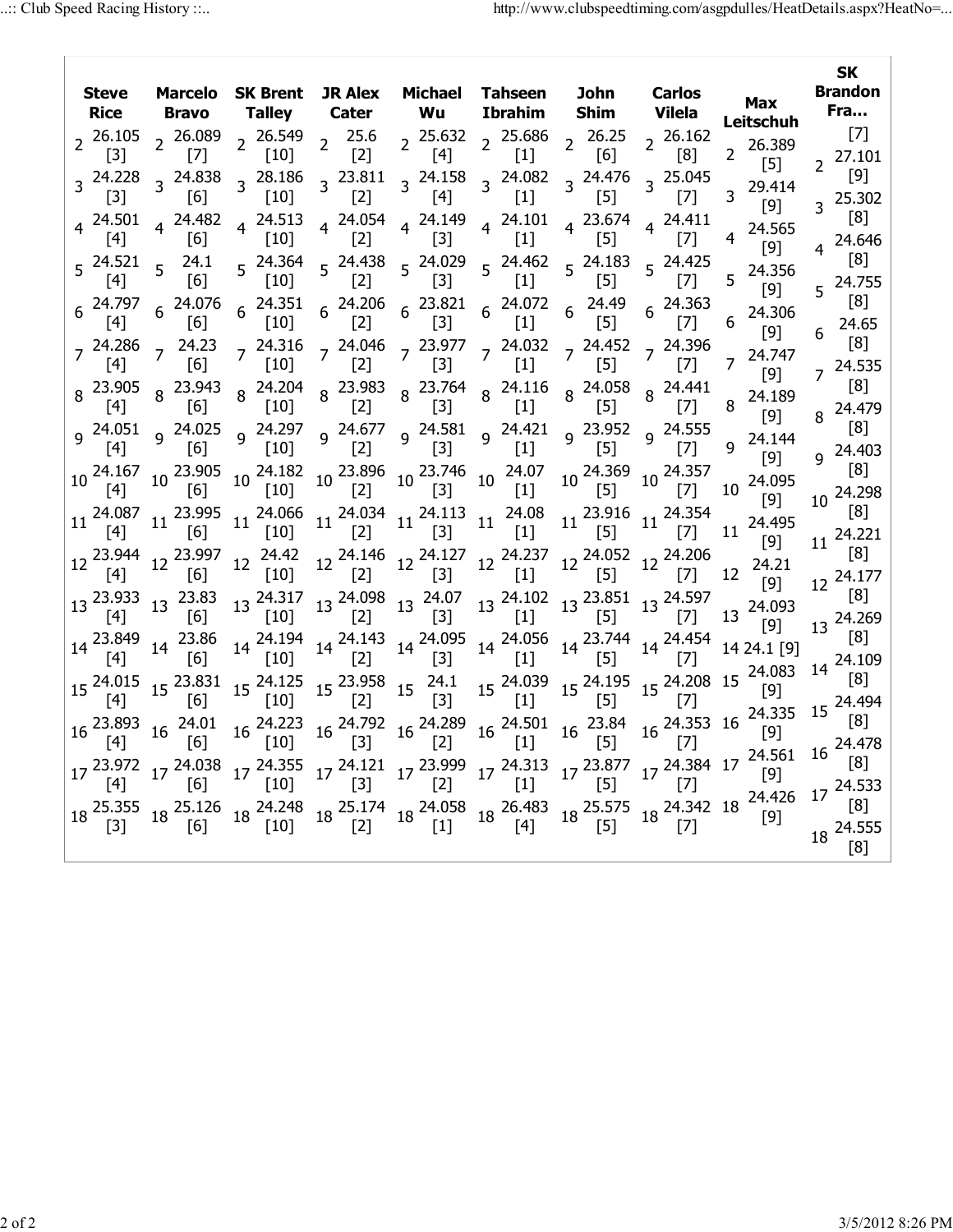|                          | <b>Heat Results</b> |                                 |                                 |                                 |                                  |                                       |                |                 |                                |                     |               |
|--------------------------|---------------------|---------------------------------|---------------------------------|---------------------------------|----------------------------------|---------------------------------------|----------------|-----------------|--------------------------------|---------------------|---------------|
|                          |                     |                                 |                                 |                                 |                                  |                                       |                |                 |                                |                     |               |
| Heat Type:               | 18 Lap Main (Volta) |                                 |                                 |                                 |                                  |                                       |                |                 |                                |                     |               |
| <b>Min By:</b>           | <b>Position</b>     |                                 |                                 |                                 |                                  |                                       |                |                 |                                |                     |               |
| Date:                    | 3/4/2012 5:40 PM    |                                 |                                 |                                 |                                  |                                       |                |                 |                                |                     |               |
| <b>Winners</b>           | <b>Oliver Rojas</b> |                                 |                                 |                                 |                                  |                                       |                |                 |                                |                     |               |
|                          |                     | <b>Heat Winner:</b>             | Racer:                          | Oliver Rojas<br>24.065          |                                  | # of Laps:<br>18<br><b>This Round</b> |                |                 | <b>Gap from Leader:</b><br>67  | Avg. Lap:<br>26.325 |               |
|                          |                     |                                 | Racer:                          | 3355<br>Philippe Galtier        |                                  |                                       |                |                 |                                |                     |               |
|                          |                     |                                 |                                 | 24.068                          |                                  | # of Laps:<br>18                      |                |                 | Gap from Leader:<br>3705.000   | Avg. Lap:<br>26.368 |               |
|                          | <b>2nd Place:</b>   |                                 |                                 | 2439                            |                                  | This Round                            |                |                 | 56                             |                     |               |
|                          |                     |                                 | Racer:                          | David Nguyen                    |                                  |                                       |                |                 |                                |                     |               |
|                          |                     |                                 |                                 | 23.869                          |                                  | # of Laps:                            |                |                 | Gap from Leader:               | Avg. Lap:           |               |
|                          | Place:              |                                 |                                 | 4770                            |                                  | 18<br>his Round                       |                |                 | 4878,000<br>51                 | 26.275              |               |
| Position                 |                     | Racer                           |                                 | Best Lap                        |                                  | Gap from Leader                       |                |                 | # of Laps                      | Average<br>Lap      | <b>RPM</b>    |
| $\overline{4}$           |                     | Jordan Wallace                  |                                 | 23.903                          |                                  | 5341.000                              |                |                 | 18                             | 26.34               | 2676          |
| 5                        |                     | Cristobal Rodr                  |                                 | 23.845                          |                                  | 5745.000                              |                |                 | 18                             | 26.285 2594         |               |
| 6                        |                     | <b>SK Jeff Navin</b>            |                                 | 24.23                           |                                  | 8226.000                              |                |                 | 18                             | 26.673 2314         |               |
| 7                        |                     | Bartosz Nowako                  |                                 | 24.228                          |                                  | 9130.000                              |                |                 | 18                             | 26.413 1624         |               |
| 8                        |                     | <b>Phillip Marquis</b>          |                                 | 24.143                          |                                  | 9920.000                              |                |                 | 18                             | 26.384 2125         |               |
| 9                        |                     | Marco Restivo                   |                                 | 24.22                           |                                  | 12270.000                             |                |                 | 18                             | 26.756 2703         |               |
| 10<br>Lap Thues by Raear |                     | <b>William Shively</b>          |                                 | 24.2                            |                                  | 12840.000                             |                |                 | 18                             | 26.453 2158         |               |
| <b>Phillip</b>           | <b>SK Jeff</b>      | <b>David</b>                    | <b>Jordan</b>                   | <b>Oliver</b>                   | <b>William</b>                   | <b>Cristobal</b>                      |                | <b>Philippe</b> | <b>Marco</b>                   | <b>Bartosz</b>      |               |
| <b>Marquis</b>           | <b>Navin</b>        | <b>Nguyen</b>                   | <b>Wallace</b>                  | <b>Rojas</b>                    | <b>Shively</b>                   | Rodr                                  |                | <b>Galtier</b>  | <b>Restivo</b>                 | Nowako              |               |
| 53.537<br>1.<br>$[9]$    | 57.855<br>$[2]$     | 55.099<br>$\overline{1}$<br>[6] | 55.511<br>$\mathbf{1}$<br>$[5]$ | 58.957<br>$\mathbf{1}$<br>$[1]$ | 52.143<br>$\mathbf{1}$<br>$[10]$ | 54.771<br>$[7]$                       | $\overline{1}$ | 57.031<br>$[3]$ | 55.98<br>$\mathbf{1}$<br>$[4]$ | $\mathbf{1}$        | 54.273<br>[8] |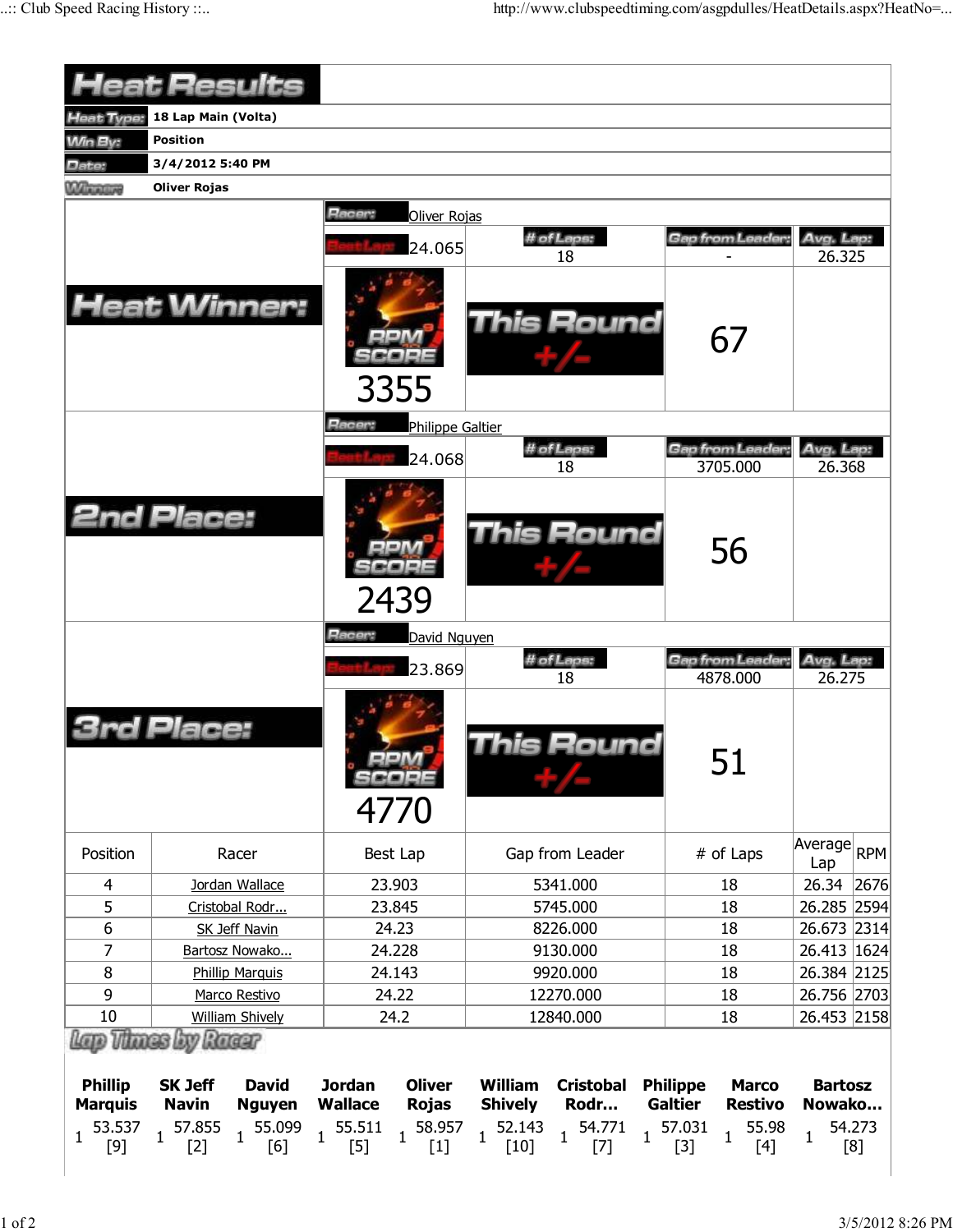| <b>Phillip</b><br>Marquis |                             |                                               |  |                                                                                                                                                                                                                                                                                                                                                                                                                                                                  | SK Jeff David Jordan Oliver William Cristobal Philippe Marco<br>Navin Nguyen Wallace Rojas Shively Rodr Galtier Restivo N                                                                                                                                                                                                                                                                                                                                   |                                                  | <b>Bartosz</b><br>Nowako                                                                                                                                                                                                                                                                                                                                                                                                                                    |
|---------------------------|-----------------------------|-----------------------------------------------|--|------------------------------------------------------------------------------------------------------------------------------------------------------------------------------------------------------------------------------------------------------------------------------------------------------------------------------------------------------------------------------------------------------------------------------------------------------------------|-------------------------------------------------------------------------------------------------------------------------------------------------------------------------------------------------------------------------------------------------------------------------------------------------------------------------------------------------------------------------------------------------------------------------------------------------------------|--------------------------------------------------|-------------------------------------------------------------------------------------------------------------------------------------------------------------------------------------------------------------------------------------------------------------------------------------------------------------------------------------------------------------------------------------------------------------------------------------------------------------|
|                           |                             |                                               |  |                                                                                                                                                                                                                                                                                                                                                                                                                                                                  | 2 <sup>27.323</sup> 2 <sup>27.382</sup> 2 <sup>25.498</sup> 2 <sup>25.616</sup> 2 <sup>26.345</sup> 2 <sup>27.403</sup> 2 <sup>26.854</sup> 2 <sup>25.51</sup><br>[9] 2 <sup>25.498</sup> 2 <sup>25.616</sup> 2 <sup>26.345</sup> 2 <sup>27.403</sup> 2 <sup>26.854</sup> 2 <sup>25.51</sup>                                                                                                                                                                | $2^{28.27}$<br>$\begin{bmatrix} 7 \end{bmatrix}$ | 27.605<br>$\overline{2}$                                                                                                                                                                                                                                                                                                                                                                                                                                    |
|                           |                             |                                               |  |                                                                                                                                                                                                                                                                                                                                                                                                                                                                  |                                                                                                                                                                                                                                                                                                                                                                                                                                                             | 3 24.699<br>[7]                                  | 3 24.491                                                                                                                                                                                                                                                                                                                                                                                                                                                    |
|                           |                             |                                               |  |                                                                                                                                                                                                                                                                                                                                                                                                                                                                  | 4  25.641  4  24.484  4  24.225  4  24.389  4  24.427  4  24.713  4  24.476  4  24.692<br>[10]  4  [5]  4  [4]  [3]  4  [1]  4  [9]  4  [6]  4  [2]                                                                                                                                                                                                                                                                                                         | 4 24.76<br>[7]                                   | 4 24.952                                                                                                                                                                                                                                                                                                                                                                                                                                                    |
|                           |                             |                                               |  |                                                                                                                                                                                                                                                                                                                                                                                                                                                                  | 5  24.483  5  24.966  5  25.133  5  25.076  5  24.535  5  24.363  5  24.696  5  25.097<br>[10]  5  [5]  5  [4]  5  [3]  5  [1]  5  [9]  5  [6]  5  [2]                                                                                                                                                                                                                                                                                                      | $5^{24.45}$<br>$[7]$                             | $5^{24.555}$                                                                                                                                                                                                                                                                                                                                                                                                                                                |
|                           |                             |                                               |  |                                                                                                                                                                                                                                                                                                                                                                                                                                                                  | $6\begin{array}{ccccccccc} 24.595 & 6 & 25.304 & 6 & 25.463 & 6 & 25.226 & 6 & 24.256 & 6 & 24.389 & 6 & 25.583 & 6 & 24.852 & 6 & 24.825 \ \hline [10] & 6 & [5] & 6 & [4] & 6 & [3] & 6 & [1] & 6 & [9] & 6 & [6] & 6 & [2] & 6 & [7] \end{array}$                                                                                                                                                                                                        |                                                  | 24.576<br>6 <sup>1</sup>                                                                                                                                                                                                                                                                                                                                                                                                                                    |
|                           |                             |                                               |  |                                                                                                                                                                                                                                                                                                                                                                                                                                                                  |                                                                                                                                                                                                                                                                                                                                                                                                                                                             |                                                  | 24.381                                                                                                                                                                                                                                                                                                                                                                                                                                                      |
|                           |                             |                                               |  |                                                                                                                                                                                                                                                                                                                                                                                                                                                                  | 8 <sup>25.315</sup> 8 <sup>25.052</sup> 8 <sup>24.712</sup> 8 <sup>24.997</sup> 8 <sup>24.441</sup> 8 <sup>25.019</sup> 8 <sup>24.358</sup> 8 <sup>24.76</sup> 8 <sup>24.763</sup> 8<br>[10] 8 [6] 8 [3] 8 [4] 8 [1] 8 [9] 8 [5] 8 [2] 8 [7] 8                                                                                                                                                                                                              |                                                  | 24.754                                                                                                                                                                                                                                                                                                                                                                                                                                                      |
|                           |                             |                                               |  |                                                                                                                                                                                                                                                                                                                                                                                                                                                                  |                                                                                                                                                                                                                                                                                                                                                                                                                                                             |                                                  |                                                                                                                                                                                                                                                                                                                                                                                                                                                             |
|                           |                             |                                               |  |                                                                                                                                                                                                                                                                                                                                                                                                                                                                  | $10\begin{array}{l}\n 26.269 \\  10\n \end{array}\n \begin{array}{l}\n 10^{24.424} \\  10^{24.148} \\  10^{24.394}\n \end{array}\n \begin{array}{l}\n 10^{24.394} \\  10^{24.124} \\  10^{28.063}\n \end{array}\n \begin{array}{l}\n 10^{24.201} \\  10^{24.201} \\  10^{24.609}\n \end{array}\n \begin{array}{l}\n 10^{28.18} \\  10^{29.18}\n \end{array}\n \begin{array}{l$                                                                              |                                                  | 25.483<br>10 <sub>1</sub>                                                                                                                                                                                                                                                                                                                                                                                                                                   |
|                           |                             |                                               |  |                                                                                                                                                                                                                                                                                                                                                                                                                                                                  | $11 \begin{array}{c cccccc} 24.379 & 11 & 24.634 & 11 & 24.394 & 11 & 24.385 & 11 & 24.109 & 11 & 24.827 & 11 & 24.401 & 11 & 24.346 & 11 & 24.47 \\ \hline [8] & & & [6] & & [4] & & [3] & & [1] & & [1] & & [10] & & 11 & [5] & & 11 & [2] & & [9] \\ \end{array}$                                                                                                                                                                                        |                                                  | 24.457<br>11                                                                                                                                                                                                                                                                                                                                                                                                                                                |
|                           |                             |                                               |  |                                                                                                                                                                                                                                                                                                                                                                                                                                                                  | $12\,\begin{array}{l}\text{24.356}\\\text{[8]} \end{array} \,\,\begin{array}{l}\text{12}\,\,\text{24.277}\\\text{[6]} \end{array} \,\,\begin{array}{l}\text{12}\,\,\text{24.221}\\\text{[4]} \end{array} \,\,\begin{array}{l}\text{12}\,\,\text{24.223}\\\text{[3]} \end{array} \,\,\begin{array}{l}\text{12}\,\,\text{24.092}\\\text{[1]} \end{array} \,\,\begin{array}{l}\text{12}\,\,\text{24.309}\\\text{[10]} \end{array} \,\,\begin{array}{l}\$       |                                                  | 12 24.397                                                                                                                                                                                                                                                                                                                                                                                                                                                   |
|                           |                             |                                               |  |                                                                                                                                                                                                                                                                                                                                                                                                                                                                  | $13\begin{array}{l}\n 24.269 \\  13\n \end{array}\n \begin{array}{l}\n 13 \end{array}\n \begin{array}{l}\n 24.496 \\  13\n \end{array}\n \begin{array}{l}\n 24.656 \\  13\n \end{array}\n \begin{array}{l}\n 24.458 \\  13\n \end{array}\n \begin{array}{l}\n 24.239 \\  13\n \end{array}\n \begin{array}{l}\n 13 \end{array}\n \begin{array}{l}\n 24.315 \\  13\n \end{array}\n \begin{array}{l}\n 24.509 \\  13\n \end{array}\n \begin$                   |                                                  | 13 24.228                                                                                                                                                                                                                                                                                                                                                                                                                                                   |
|                           |                             |                                               |  |                                                                                                                                                                                                                                                                                                                                                                                                                                                                  | $14\begin{array}{l} 24.385\\ \begin{bmatrix} 8 \end{bmatrix} \end{array} \begin{array}{l} 14\begin{array}{l} 24.252\\ \begin{bmatrix} 6 \end{array} \end{array} \begin{array}{l} 14\begin{array}{l} 24.001\\ \begin{bmatrix} 4 \end{array} \end{array} \begin{array}{l} 14\begin{array}{l} 24.208\\ \begin{bmatrix} 1 \end{array} \end{array} \begin{array}{l} 14\begin{array}{l} 24.428\\ \begin{bmatrix} 10 \end{array} \end{array} \begin{array}{l} 14\$ |                                                  | 14 24.385                                                                                                                                                                                                                                                                                                                                                                                                                                                   |
|                           |                             |                                               |  | $15\begin{array}{l} 24.338 \\ \begin{bmatrix} 8 \end{bmatrix} \end{array} \begin{array}{l} 15\begin{array}{l} 24.451 \\ \begin{bmatrix} 6 \end{array} \end{array} \begin{array}{l} 15\begin{array}{l} 23.915 \\ \begin{bmatrix} 4 \end{array} \end{array} \begin{array}{l} 15\begin{array}{l} 23.986 \\ \begin{bmatrix} 3 \end{array} \end{array} \begin{array}{l} 15\begin{array}{l} 24.273 \\ \begin{bmatrix} 11 \end{array} \end{array} \begin{array}{l} 15\$ |                                                                                                                                                                                                                                                                                                                                                                                                                                                             |                                                  | 15 <sup>24.311</sup> 15 <sup>24.248</sup> 15 <sup>24.717</sup> 15 <sup>24.486</sup>                                                                                                                                                                                                                                                                                                                                                                         |
| $16\frac{24.143}{16}$     | $16\frac{24.23}{16}$<br>[6] | $16\begin{array}{c} 24.17 \\ [3] \end{array}$ |  | 16 <sup>24.908</sup> 16 <sup>24.272</sup> 16 <sup>24.466</sup> [1]                                                                                                                                                                                                                                                                                                                                                                                               | 16  24.241  16  24.282  16  24.396<br>[5]  16  21  16  24.396                                                                                                                                                                                                                                                                                                                                                                                               |                                                  | 24.459<br>16 <sup>1</sup>                                                                                                                                                                                                                                                                                                                                                                                                                                   |
|                           |                             |                                               |  |                                                                                                                                                                                                                                                                                                                                                                                                                                                                  | $17 \begin{array}{c cccccc} 24.366 & 17 & 24.543 & 17 & 23.869 & 17 & 24.21 & 17 & 24.135 & 17 & 24.679 & 17 & 23.988 & 17 & 24.068 & 17 & 24.517 \\ \hline [8] & & & [6] & & [3] & & [4] & & [1] & & [10] & & [5] & & [2] & & [9] & \end{array}$                                                                                                                                                                                                           |                                                  | 24.235<br>17 <sup>7</sup><br>$\lceil 7 \rceil$                                                                                                                                                                                                                                                                                                                                                                                                              |
|                           |                             |                                               |  |                                                                                                                                                                                                                                                                                                                                                                                                                                                                  |                                                                                                                                                                                                                                                                                                                                                                                                                                                             |                                                  | $18\begin{array}{l} 24.204\\ \begin{bmatrix} 8 \end{bmatrix} \end{array} \begin{array}{l} 18\begin{array}{l} 24.496\\ \begin{bmatrix} 6 \end{array} \end{array} \begin{array}{l} 18\begin{array}{l} 24.103\\ \begin{bmatrix} 3 \end{array} \end{array} \begin{array}{l} 18\begin{array}{l} 23.903\\ \begin{bmatrix} 4 \end{array} \end{array} \begin{array}{l} 18\begin{array}{l} 24.375\\ \begin{bmatrix} 10 \end{array} \end{array} \begin{array}{l} 18\$ |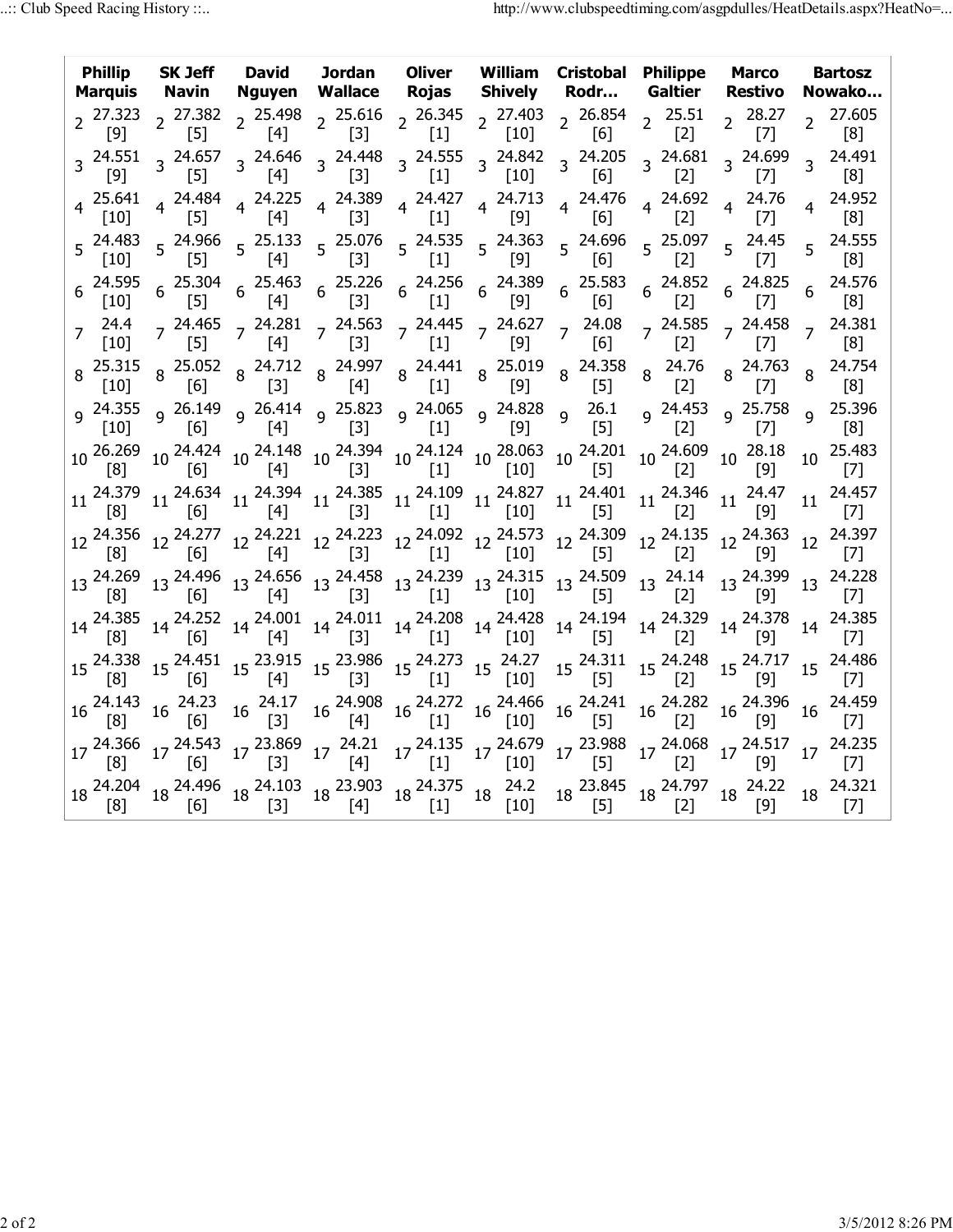|                         | <b>Heat Results</b>            |                                           |                   |                                      |                     |      |
|-------------------------|--------------------------------|-------------------------------------------|-------------------|--------------------------------------|---------------------|------|
|                         | Heat Type: 18 Lap Main (Volta) |                                           |                   |                                      |                     |      |
| <b>Win By:</b>          | <b>Position</b>                |                                           |                   |                                      |                     |      |
| Date:                   | 3/4/2012 5:30 PM               |                                           |                   |                                      |                     |      |
| <b>MATERIALS</b>        | <b>SK Bananaspeed</b>          |                                           |                   |                                      |                     |      |
|                         |                                | Racer:<br><b>SK Bananaspeed</b><br>24.104 | # of Laps:<br>18  | Gap from Leader:                     | Avg. Lap:<br>26.129 |      |
|                         | <b>Heat Winner:</b>            | 3024                                      | <b>This Round</b> | 72                                   |                     |      |
|                         |                                | Racer:<br>Robert Orr                      |                   |                                      |                     |      |
|                         |                                | 24.473                                    | # of Laps:<br>18  | <b>Gap from Leader:</b><br>8966.000  | Avg. Lap:<br>26.45  |      |
|                         | <b>2nd Place:</b>              | 1940                                      | This Round        | 56                                   |                     |      |
|                         |                                | Racer:<br>Michael Woodwo                  |                   |                                      |                     |      |
|                         |                                | 24.539                                    | # of Laps:<br>18  | <b>Gap from Leader:</b><br>10081.000 | Avg. Lap:<br>26.446 |      |
|                         | <b>3rd Place:</b>              | 1579                                      | This Round        | 49                                   |                     |      |
| Position                | Racer                          | <b>Best Lap</b>                           | Gap from Leader   | # of Laps                            | Average Lap RPM     |      |
| $\overline{\mathbf{4}}$ | Christopher Wi                 | 24.514                                    | 11354.000         | 18                                   | 26.439              | 2181 |
| 5                       | <b>William Judy</b>            | 24.476                                    | 11426.000         | 18                                   | 26.26               | 1263 |
| 6                       | Alexander Cumm                 | 24.573                                    | 12095.000         | 18                                   | 26.334              | 2623 |
| $\overline{7}$          | Ary Jogasurya                  | 24.609                                    | 14532.000         | 18                                   | 26.348              | 2048 |
| 8                       | John Labay                     | 24.458                                    | 15869.000         | 18                                   | 26.462              | 1644 |
| 9                       | Chris Haug                     | 25.008                                    | 22303.000         | 18                                   | 26.664              | 1425 |
| $10\,$                  | Kelly Widmann                  | 25.103                                    | 22989.000         | 18                                   | 26.746              | 1843 |
|                         | Lap Thase by Russ              |                                           |                   |                                      |                     |      |

| Alexander Ary | Robert SK Michael<br>Cumm Jogasurya Orr Bananaspeed Woodwo Labay                                                                                                                                                                                                       |       |  | John Chris Christopher Kelly<br>Haug Wi | Widmann | William<br>Judy |
|---------------|------------------------------------------------------------------------------------------------------------------------------------------------------------------------------------------------------------------------------------------------------------------------|-------|--|-----------------------------------------|---------|-----------------|
|               | $\begin{array}{cccccccc} 1& 47.659 & 1& 46.468 & 1& 51.291 & 1& 53.851 & [1] & 1& 50.634 & 1& 46.577 & 1& 45.309 & 1& 49.414 & 1& 45.222 & 1& 47.105 \\ & & [5] & 1 & [8] & 1 & [2] & 2& 25.869 & [1] & [3] & 1& [7] & 1& [10] & 1& [4] & 1& [9] & 1& [6] \end{array}$ |       |  |                                         |         |                 |
|               | 2 $26.59$ 2 $28.207$ 2 $26.754$ 3 $24.62$ [1] 2 $26.58$ [3] 2 $28.207$ 2 $27.59$ 2 $26.67$ [4] 2 $26.79$ 2 $26.7$ [5] 2 $[9]$ 2 $[2]$ 4 $24.43$ [1] 3 $25.744$ $[8]$ 2 $[10]$ 3 $25.945$ $[7]$ 2 $[6]$ $[6]$ 3 $25.905$ 3 $25$                                         | $[3]$ |  |                                         |         |                 |